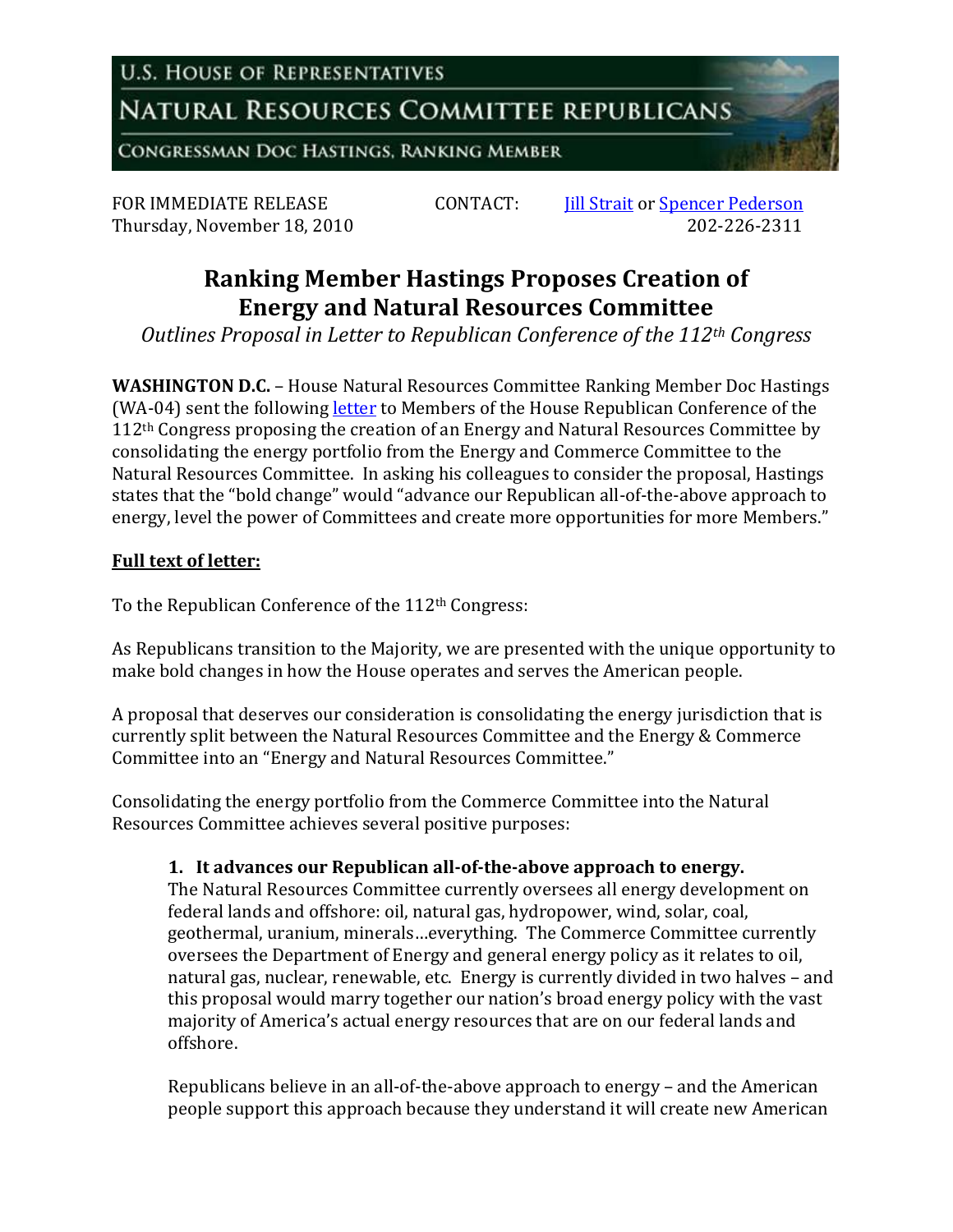jobs, will lessen our dependence on foreign sources of energy from hostile regions of the world, and because it is aimed at keeping energy prices affordable rather than taxing energy and raising prices. What more common sense way to advance this key piece of our agenda, and this priority for the American people, than to make this bold change to create an all-of-the-above "Energy and Natural Resources Committee."

## **2. It levels the power of Committees – and creates more opportunities for more Members.**

The Energy & Commerce Committee controls health care, interstate commerce, technology, telecommunications, the FDA, consumer protection and energy. In terms of legislative power, it is a Goliath. This is the Committee that spawned both Obamacare and the Democrats' cap-and-trade national energy tax.

As Republicans seek to empower Committees in the 112<sup>th</sup> Congress, shifting the entire energy jurisdiction of the Commerce Committee to the Natural Resources Committee would level the power of Committees. This proposal would allow one Committee to focus on health care and Obamacare… and one Committee to focus on energy, our all-of-the-above approach, and the Administration's policies that hurt energy jobs and American-made energy production. This will enable both Committees to be more effective and achieve real oversight and legislative accomplishments. It also aligns jurisdiction with the Senate Energy and Natural Resources Committee – a simplification that advances our ability to ultimately achieve legislative successes.

Leveling the power of Committees creates more opportunities for more Members to be engaged in the important issues affecting Americans' lives. A more equitable division of power would allow more Members to serve on Committees overseeing the top priorities of our Conference and the nation.

In the coming years and decades, the issues of energy, health care and technology will only grow in importance to Americans' lives, our nation's economy and the attention of Congress. This is our one-time chance as Republicans to break down the Democrat-built power structure in the House to better serve not just all the Members of our Conference and the House, but more importantly, the American people. This is the time to make the choice of long-term change or simply perpetuating the vestiges of decades of Democrat control of the House.

It is not a new concept or proposal to consolidate energy jurisdiction into the Natural Resources Committee – it has been pondered by many for quite some time. But this is the moment that a decision can be made to align the structure of the House towards creating a cohesive and comprehensive national energy policy that has the capability to spur real, long-term job creation and economic growth. Energy deserves the concentrated attention of a Committee with full jurisdiction over such a sweeping issue.

Now is the time to show the American people that we are serious about reforming how Washington D.C. does business. I ask that you give this proposal your serious consideration.